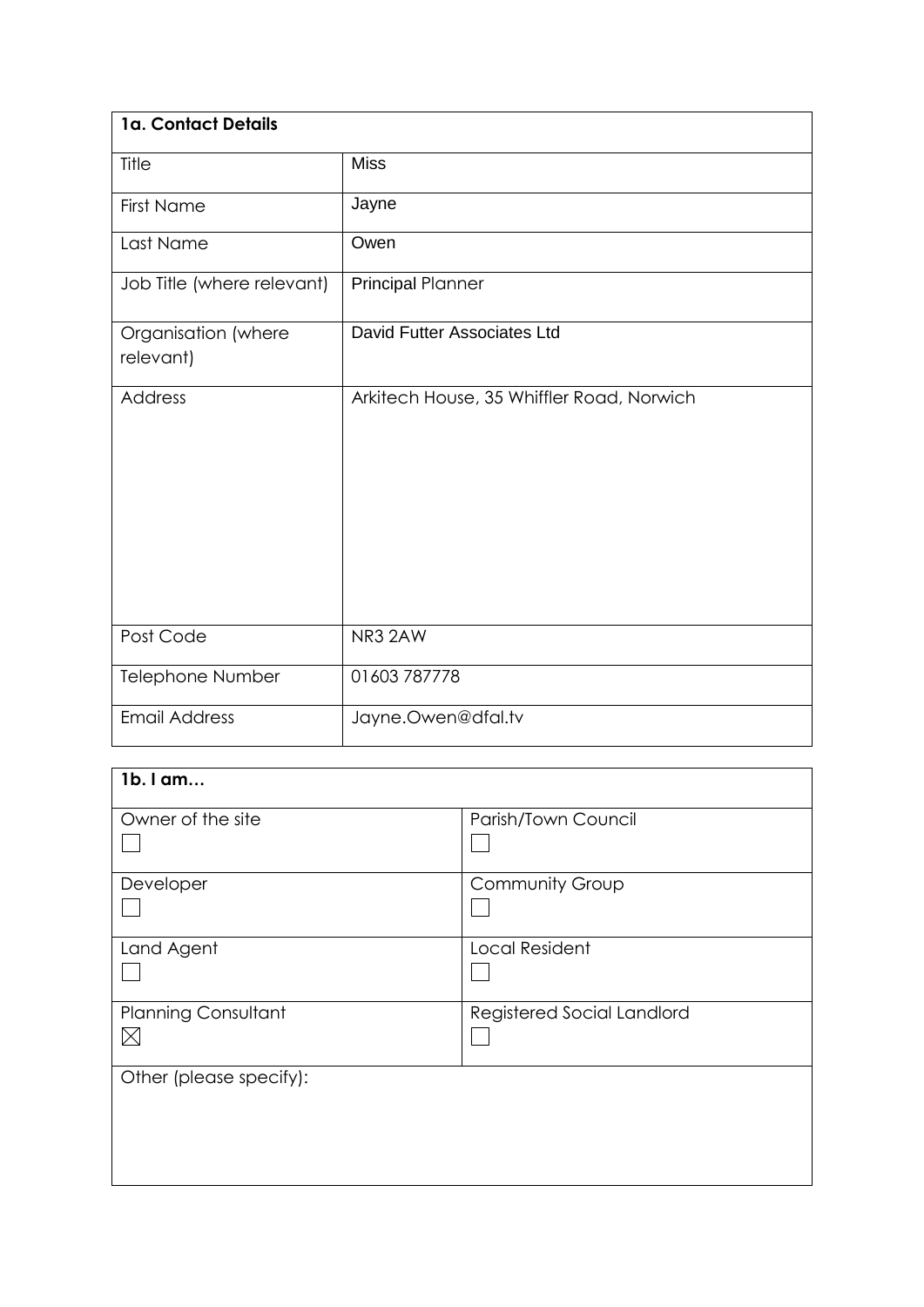| 1c. Client/Landowner Details (if different from question 1a) |            |  |
|--------------------------------------------------------------|------------|--|
| Title                                                        | Mr and Mrs |  |
| <b>First Name</b>                                            | G          |  |
| Last Name                                                    | Johnson    |  |
| Job Title (where relevant)                                   |            |  |
| Organisation (where<br>relevant)                             |            |  |
| <b>Address</b>                                               | c/o Agent  |  |
| Post Code                                                    |            |  |
| Telephone Number                                             |            |  |
| <b>Email Address</b>                                         |            |  |

| 2. Site Details                                                                                                                                                    |                                          |
|--------------------------------------------------------------------------------------------------------------------------------------------------------------------|------------------------------------------|
| Site location / address and post<br>code                                                                                                                           |                                          |
| (please include as an attachment<br>to this response form a location<br>plan of the site on an scaled OS<br>base with the boundaries of the<br>site clearly shown) | Land at North Farm, Green Lane, Horsford |
| Grid reference (if known)                                                                                                                                          | 618850317553                             |
| Site area (hectares)                                                                                                                                               | $0.48 \,\mathrm{h}$                      |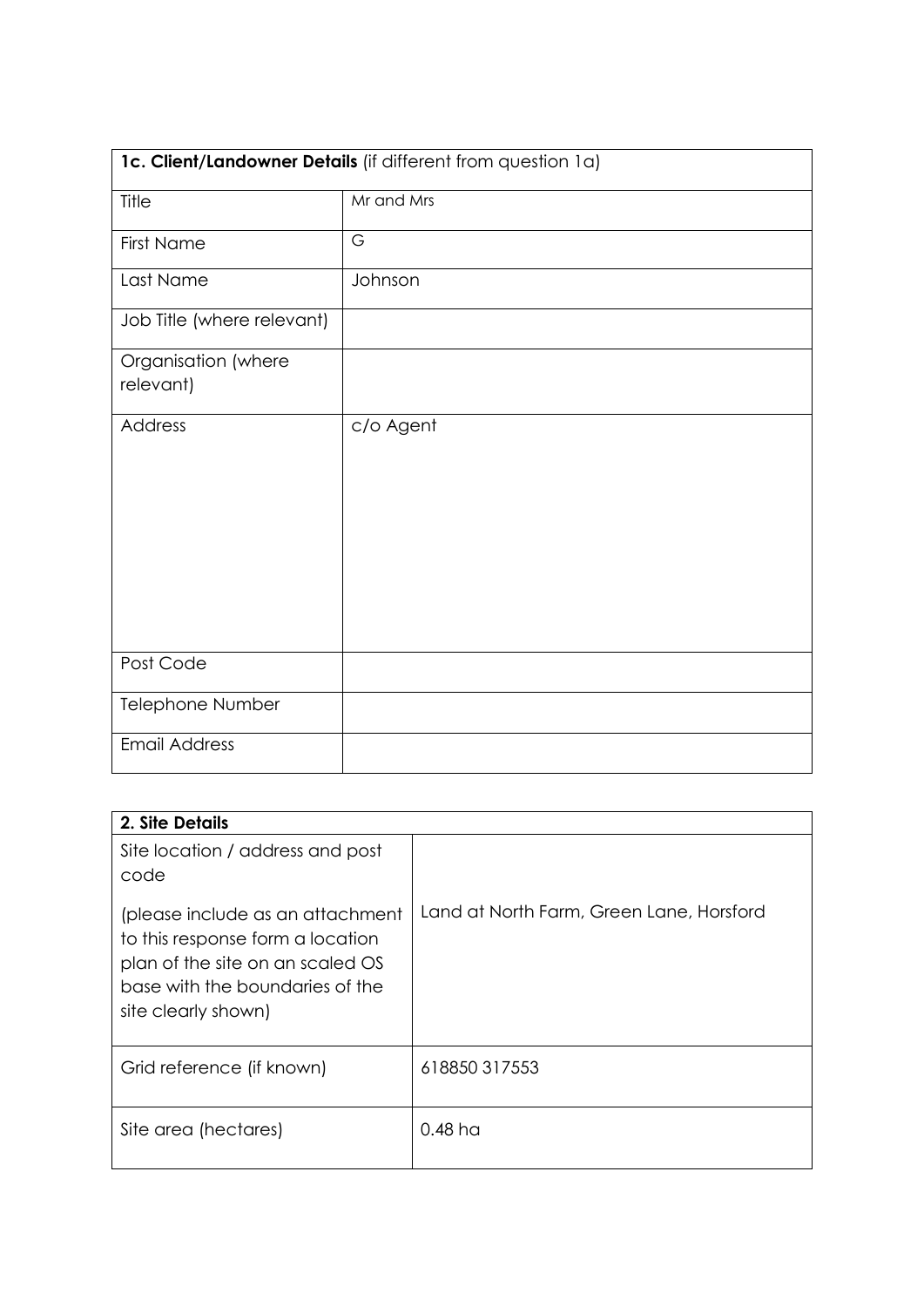| <b>Site Ownership</b>                                                                                                                                                                             |                                                                                    |                                                                           |  |  |  |  |
|---------------------------------------------------------------------------------------------------------------------------------------------------------------------------------------------------|------------------------------------------------------------------------------------|---------------------------------------------------------------------------|--|--|--|--|
| 3a. I (or my client)                                                                                                                                                                              |                                                                                    |                                                                           |  |  |  |  |
| Is the sole owner of the<br>site                                                                                                                                                                  | Is a part owner of the site                                                        | Do/Does not own (or hold<br>any legal interest in) the<br>site whatsoever |  |  |  |  |
| $\boxtimes$                                                                                                                                                                                       |                                                                                    |                                                                           |  |  |  |  |
| 3b. Please provide the name, address and contact details of the site's<br>landowner(s) and attach copies of all relevant title plans and deeds (if available).<br>Mr and Mrs G Johnson, c/o Agent |                                                                                    |                                                                           |  |  |  |  |
| 3c. If the site is in multiple<br>landownerships do all                                                                                                                                           | Yes                                                                                | <b>No</b>                                                                 |  |  |  |  |
| landowners support your<br>proposal for the site?                                                                                                                                                 |                                                                                    |                                                                           |  |  |  |  |
| of the sites owners support your proposals for the site.                                                                                                                                          | 3d. If you answered no to the above question please provide details of why not all |                                                                           |  |  |  |  |

| <b>Current and Historic Land Uses</b>                                                                                         |     |    |  |
|-------------------------------------------------------------------------------------------------------------------------------|-----|----|--|
| <b>4a. Current Land Use</b> (Please describe the site's current land use e.g. agriculture,<br>employment, unused/vacant etc.) |     |    |  |
| Paddock                                                                                                                       |     |    |  |
| 4b. Has the site been previously                                                                                              | Yes | No |  |
| developed?                                                                                                                    |     |    |  |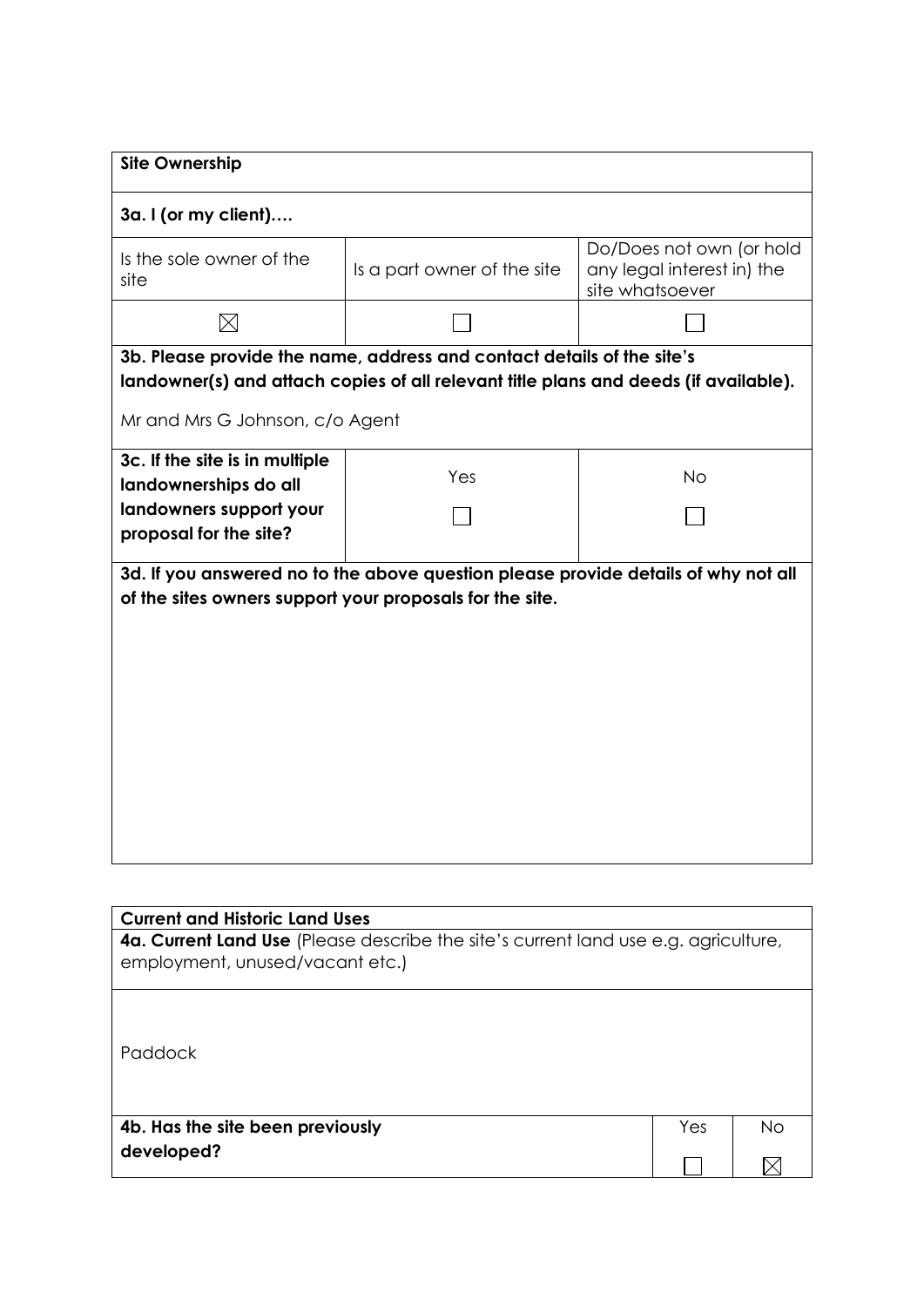| <b>4c. Describe any previous uses of the site.</b> (please provide details of any relevant |  |
|--------------------------------------------------------------------------------------------|--|
| historic planning applications, including application numbers if known)                    |  |

Paddock

## **Proposed Future Uses**

**5a. Please provide a short description of the development or land use you proposed, including stating if it is for a settlement boundary revision** (if you are proposing a site to be designated as local green space please go directly to question 6).

The land is proposed for residential use

## **5b. Which of the following use or uses are you proposing?**

| Market Housing                                                                                                                                     | Business and offices     | Recreation & Leisure I |  |  |
|----------------------------------------------------------------------------------------------------------------------------------------------------|--------------------------|------------------------|--|--|
| Affordable Housing                                                                                                                                 | General industrial       | Community Use          |  |  |
| Residential Care Home                                                                                                                              | Storage and distribution | Public Open Space      |  |  |
| Gypsy and Traveller<br><b>Pitches</b>                                                                                                              | Tourism                  | Other (Please Specify) |  |  |
| 5c. Please provide further details of your proposal, including details on number of<br>houses and proposed floorspace of commercial buildings etc. |                          |                        |  |  |
| Up to 9 dwellings                                                                                                                                  |                          |                        |  |  |

**5d. Please describe any benefits to the Local Area that the development of the site could provide.**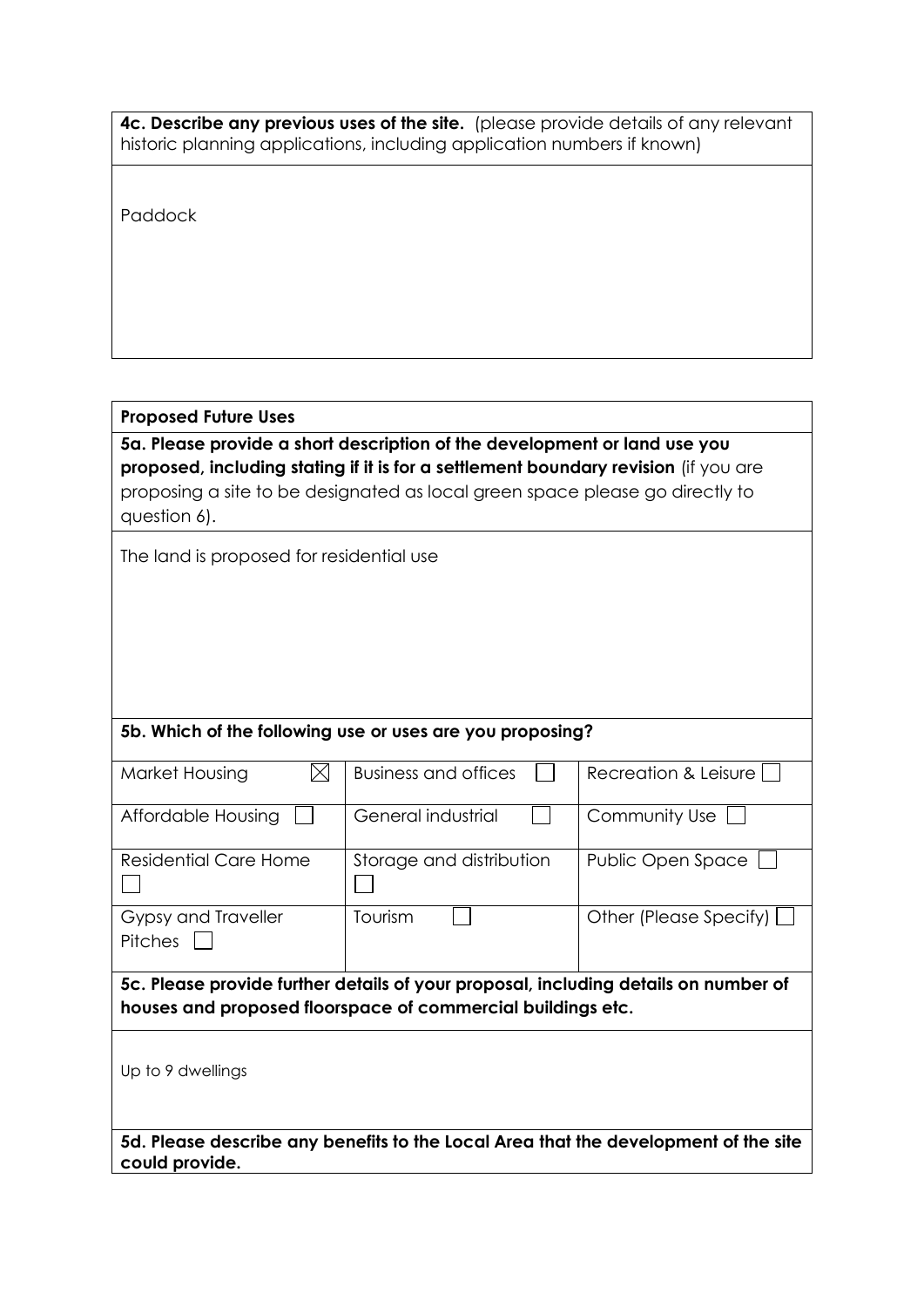A range of market housing in a sustainable location close to amenities and facilities.

#### **Local Green Space**

If you are proposed a site to be designated as Local Green Space please complete the following questions. These questions do not need to be completed if you are not proposing a site as Local Green Space. Please consult the guidance notes for an explanation of Local Green Space Designations.

**6a.Which community would the site serve and how would the designation of the site benefit that community.** 

N/A

**6b. Please describe why you consider the site to be of particular local significance e.g. recreational value, tranquillity or richness in wildlife.** 

N/A

## **Site Features and Constraints**

Are there any features of the site or limitations that may constrain development on this site (please give details)? None

**7a. Site Access:** Is there a current means of access to the site from the public highway, does this access need to be improved before development can take place and are there any public rights of way that cross or adjoin the site?

Recent upgrades in the vicinity (Phase 2 land east of Holt Road, Horsford) (LPA Ref: 20161770 will facilitate appropriate access to the site via Green Lane.

There are no public rights of way which cross or adjoin the site.

**7b. Topography:** Are there any slopes or significant changes of in levels that could affect the development of the site?

The site is relatively flat

**7c. Ground Conditions:** Are ground conditions on the site stable? Are there potential ground contamination issues?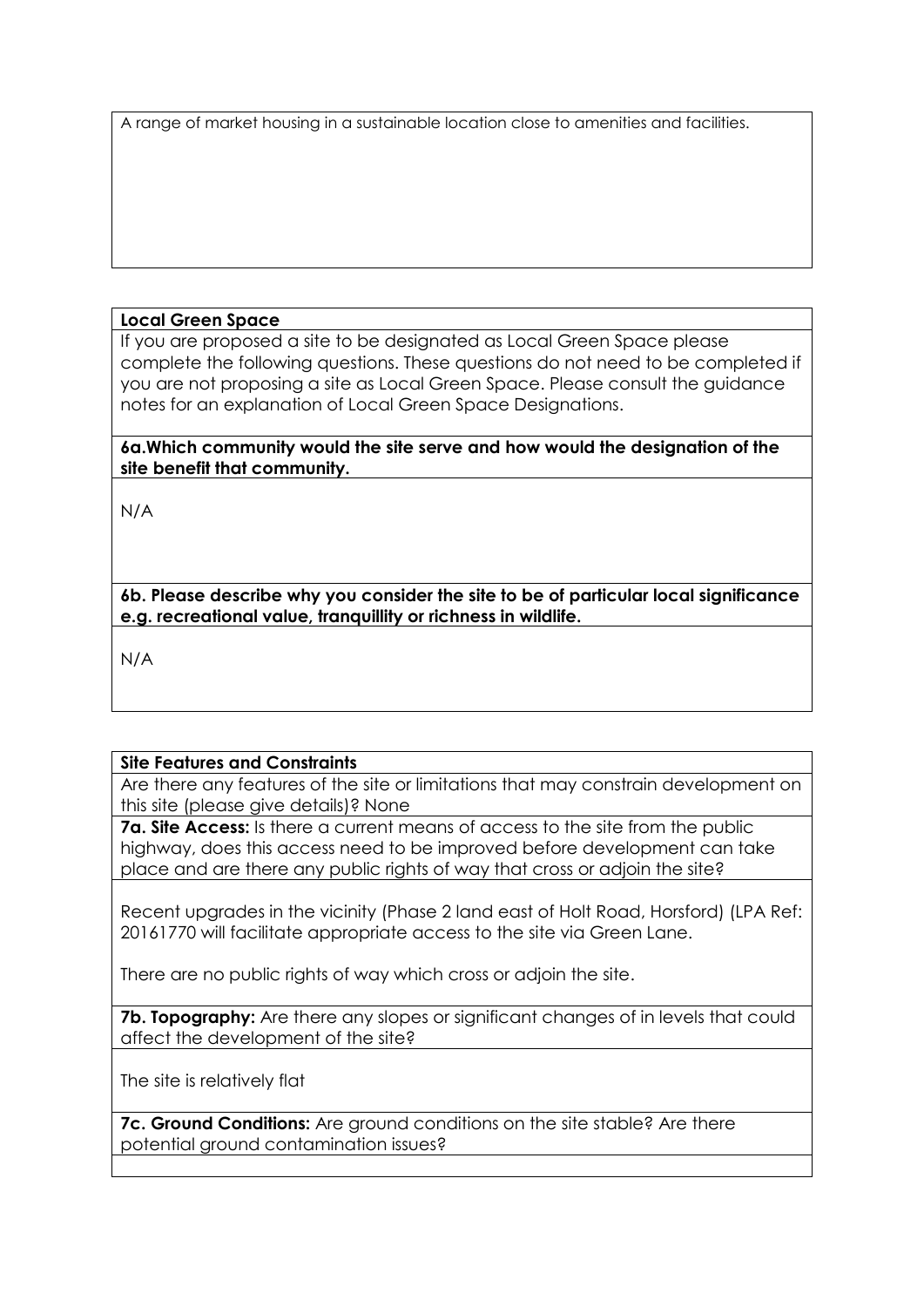None known

**7d. Flood Risk:** Is the site liable to river, ground water or surface water flooding and if so what is the nature, source and frequency of the flooding?

According to the Government's Flood Map for Planning Website, the entire site is situated within Flood Zone 1, the lowest risk of flooding.

**7e. Legal Issues:** Is there land in third party ownership, or access rights, which must be acquired to develop the site, do any restrictive covenants exist, are there any existing tenancies?

None known

**7f. Environmental Issues:** Is the site located next to a watercourse or mature woodland, are there any significant trees or hedgerows crossing or bordering the site are there any known features of ecological or geological importance on or adiacent to the site?

There are some mature trees within the site itself and trees and hedgerow along Green Lane. An area of woodland lies to the north of the site.

**7g. Heritage Issues:** Are there any listed buildings, Conservation Areas, Historic Parklands or Schedules Monuments on the site or nearby? If so, how might the site's development affect them?

None which the site's development would affect

**7h. Neighbouring Uses:** What are the neighbouring uses and will either the proposed use or neighbouring uses have any implications?

To the south and south-west is a residential site under construction by Barratt David Wilson (Eastern Counties). To the north of the site is an area of woodland and to the east of the site is agricultural land which forms part of a site being promoted (GNLP 2160) for up to 600 dwellings, public open and community woodland and includes land on the south side Green Lane.

The proposed use for residential would have no significant implications in relation to existing neighbouring residential uses subject to normal planning considerations in relation to overlooking, overshadowing, loss of privacy or outlook being adhered to.

**7i. Existing uses and Buildings:** are there any existing buildings or uses that need to be relocated before the site can be developed.

Small stable building

**7j. Other**: (please specify):

None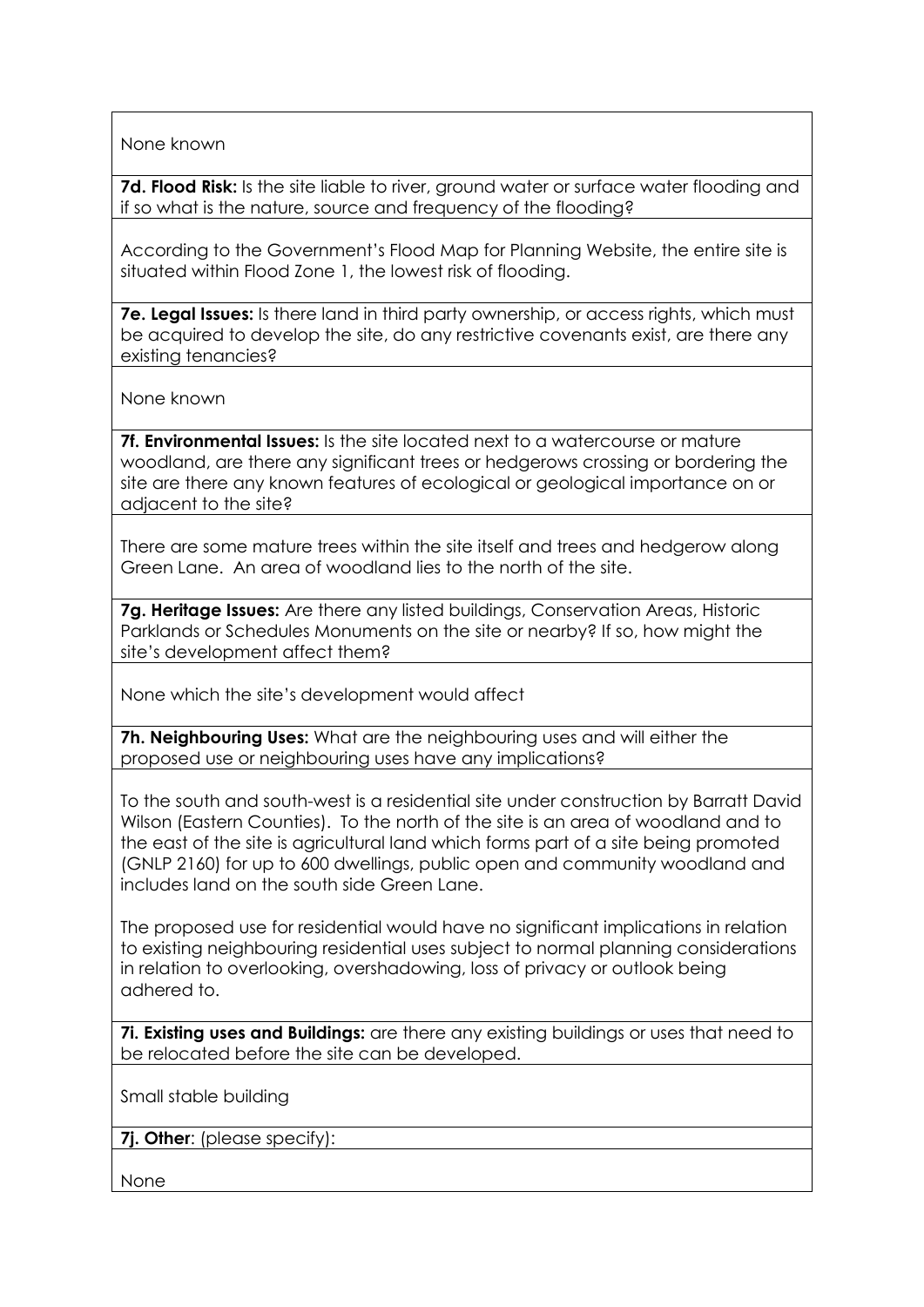## **Utilities**

# **8a. Which of the following are likely to be readily available to service the site and enable its development? Please provide details where possible.**

|                                                                                                                                               | Yes | <b>No</b> | Unsure   |  |  |  |
|-----------------------------------------------------------------------------------------------------------------------------------------------|-----|-----------|----------|--|--|--|
| Mains water supply                                                                                                                            |     |           | ⋉        |  |  |  |
| Mains sewerage                                                                                                                                |     |           | IX       |  |  |  |
| Electricity supply                                                                                                                            |     |           | $\times$ |  |  |  |
| Gas supply                                                                                                                                    |     |           |          |  |  |  |
| Public highway                                                                                                                                |     |           |          |  |  |  |
| <b>Broadband internet</b>                                                                                                                     |     |           |          |  |  |  |
| Other (please specify):                                                                                                                       |     |           |          |  |  |  |
| 8b. Please provide any further information on the utilities available on the site:                                                            |     |           |          |  |  |  |
| Given the development under construction south of the site, it is considered that<br>all the necessary utilities can be provided at the site. |     |           |          |  |  |  |

| <b>Availability</b><br>9a. Please indicate when the site could be made available for the land use or<br>development proposed. |  |  |
|-------------------------------------------------------------------------------------------------------------------------------|--|--|
|                                                                                                                               |  |  |
| 1 to 5 years (by April 2021)                                                                                                  |  |  |
| 5 - 10 years (between April 2021 and 2026)                                                                                    |  |  |
| 10 – 15 years (between April 2026 and 2031)                                                                                   |  |  |
| 15 - 20 years (between April 2031 and 2036)                                                                                   |  |  |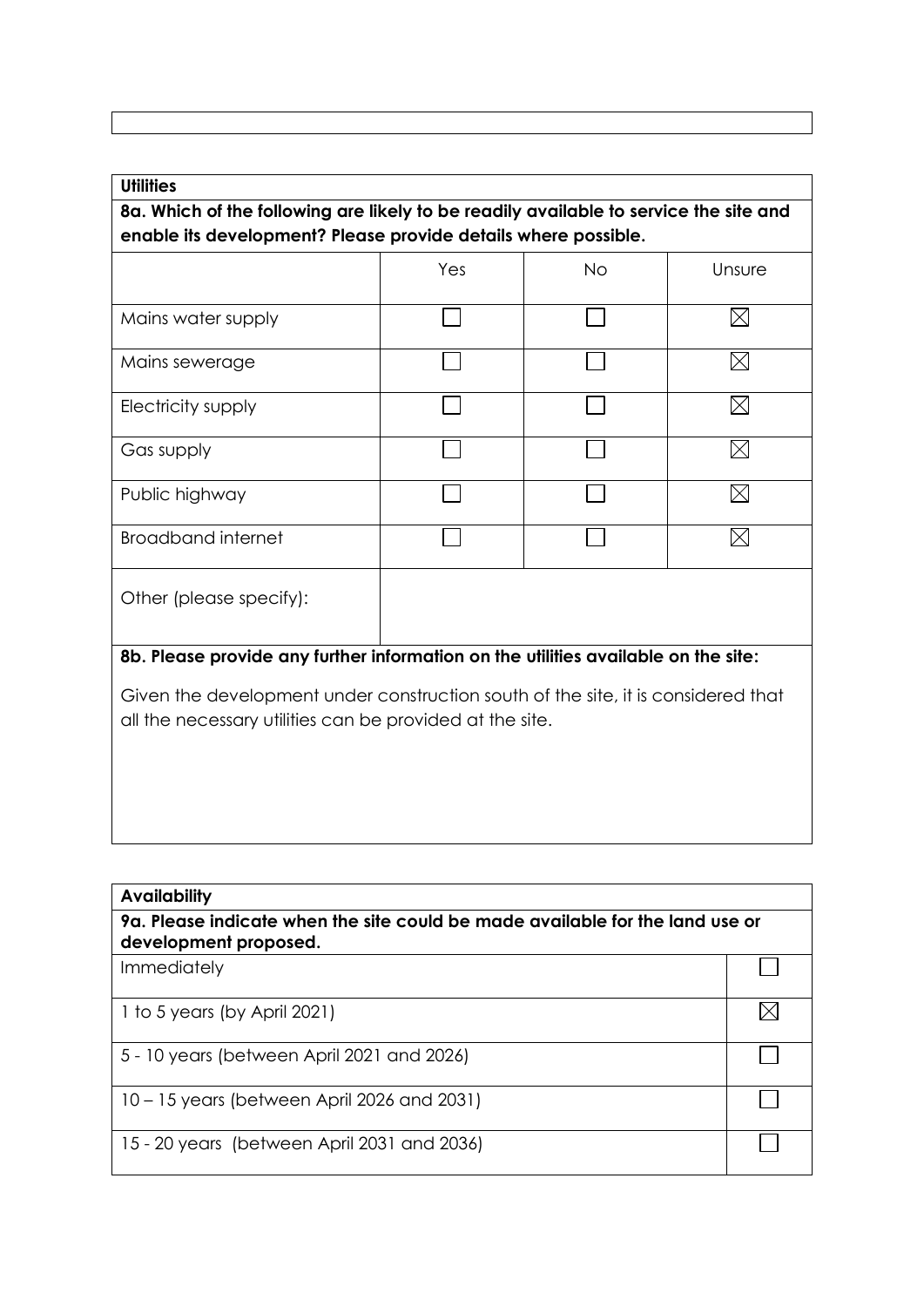#### **9b. Please give reasons for the answer given above.**

Our client owns the land

#### **Market Interest**

**10. Please choose the most appropriate category below to indicate what level of market interest there is/has been in the site. Please include relevant dates in the comments section.**

|                           | Yes | Comments |
|---------------------------|-----|----------|
|                           |     |          |
| Site is owned by a        |     |          |
| developer/promoter        |     |          |
| Site is under option to a |     |          |
| developer/promoter        |     |          |
| Enquiries received        |     |          |
| Site is being marketed    |     |          |
| None                      |     |          |
| Not known                 |     |          |

#### **Delivery**

**11a. Please indicate when you anticipate the proposed development could be begun.**

 $\boxtimes$ 

 $\Box$ 

 $\Box$ 

 $\Box$ 

Up to 5 years (by April 2021)

5 - 10 years (between April 2021 and 2026)

10 – 15 years (between April 2026 and 2031)

15 - 20 years (between April 2031 and 2036)

### **11b. Once started, how many years do you think it would take to complete the proposed development (if known)?**

Not known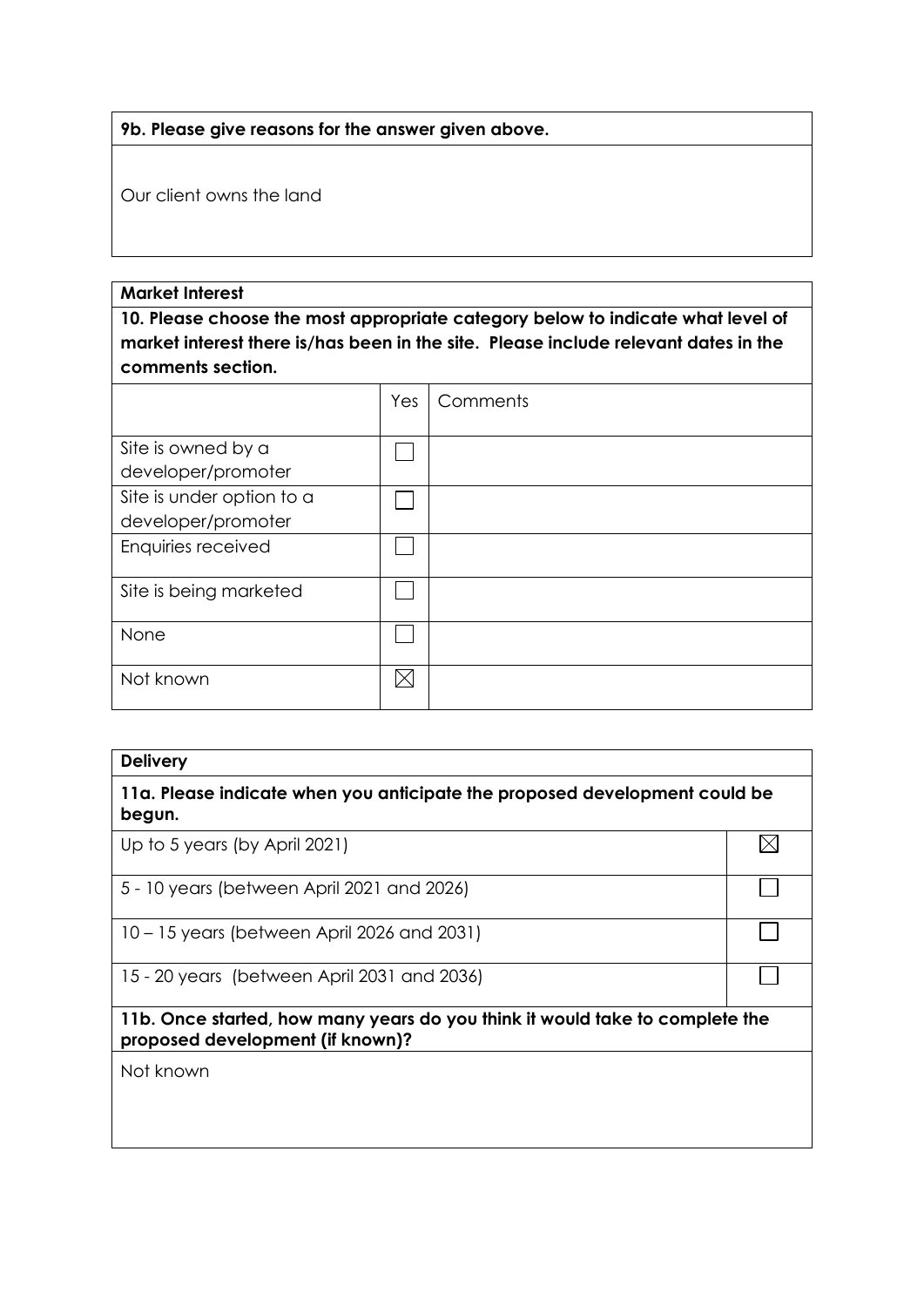| <b>Viability</b>                                                                  |             |             |             |
|-----------------------------------------------------------------------------------|-------------|-------------|-------------|
| 12a. You acknowledge that there are likely to be policy requirements              |             |             |             |
| and Community Infrastructure Levy (CIL) costs to be met which will be in          |             |             |             |
| addition to the other development costs of the site (depending on the             |             |             | $\boxtimes$ |
| type and scale of land use proposed). These requirements are likely to            |             |             |             |
| include but are not limited to: Affordable Housing; Sports Pitches &              |             |             |             |
| <b>Children's Play Space and Community Infrastructure Levy</b>                    |             |             |             |
|                                                                                   | Yes         | <b>No</b>   | Unsure      |
| 12b. Do you know if there are there any abnormal                                  |             |             |             |
| costs that could affect the viability of the site e.g.                            |             | $\boxtimes$ |             |
| infrastructure, demolition or ground conditions?                                  |             |             |             |
| 12c. If there are abnormal costs associated with the site please provide details: |             |             |             |
|                                                                                   |             |             |             |
|                                                                                   |             |             |             |
| 12d. Do you consider that the site is currently viable                            |             |             |             |
| for its proposed use taking into account any and all                              |             |             |             |
| current planning policy and CIL considerations and                                | $\boxtimes$ |             |             |
| other abnormal development costs associated with                                  |             |             |             |
| the site?                                                                         |             |             |             |
| 12e. Please attach any viability assessment or development appraisal you have     |             |             |             |
| undertaken for the site, or any other evidence you consider helps demonstrate the |             |             |             |
| viability of the site.                                                            |             |             |             |
|                                                                                   |             |             |             |
|                                                                                   |             |             |             |
|                                                                                   |             |             |             |
|                                                                                   |             |             |             |
|                                                                                   |             |             |             |
|                                                                                   |             |             |             |
|                                                                                   |             |             |             |
|                                                                                   |             |             |             |
|                                                                                   |             |             |             |
|                                                                                   |             |             |             |
|                                                                                   |             |             |             |
|                                                                                   |             |             |             |
|                                                                                   |             |             |             |
|                                                                                   |             |             |             |
|                                                                                   |             |             |             |
|                                                                                   |             |             |             |
|                                                                                   |             |             |             |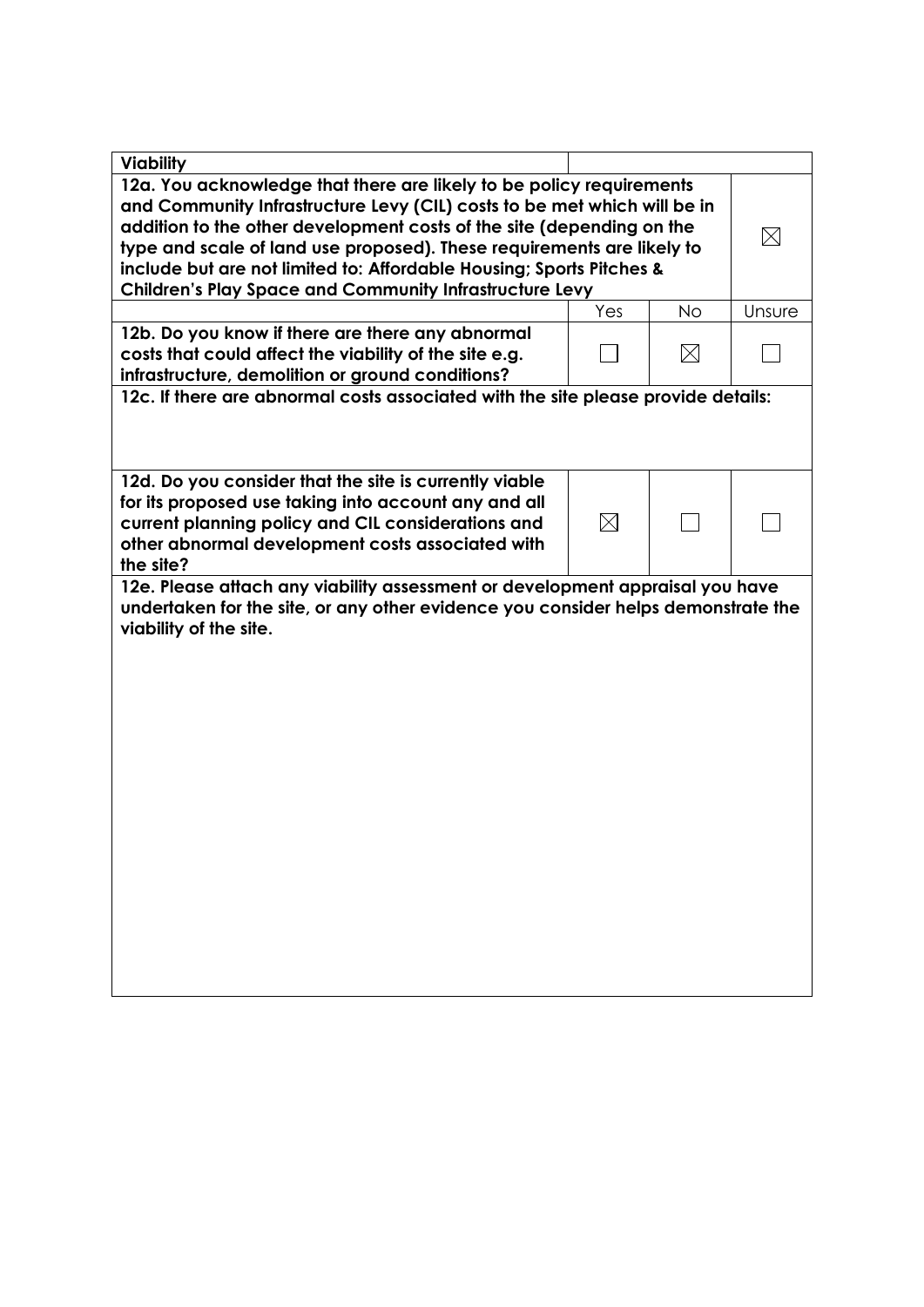**Other Relevant Information**

**13. Please use the space below to for additional information or further explanations on any of the topics covered in this form**

Please find attached site location plan showing the site and other land in our client's ownership.

| <b>Check List</b>                                                |     |
|------------------------------------------------------------------|-----|
| <b>Your Details</b>                                              | Χ   |
| Site Details (including site location plan)                      | Χ   |
| Site Ownership                                                   | Χ   |
| <b>Current and Historic Land Uses</b>                            | Χ   |
| Proposed Future Uses                                             | Χ   |
| Local Green Space (Only to be completed for proposed Local Green | N/A |
| <b>Space Designations)</b>                                       |     |
| Site Features and Constraints                                    | Χ   |
| <b>Utilities</b>                                                 | Χ   |
| Availability                                                     | Χ   |
| Market Interest                                                  | Χ   |
| Delivery                                                         | Χ   |
| Viability                                                        | Χ   |
| Other Relevant Information                                       | Χ   |
| Declaration                                                      | Χ   |

| 14. Disclaimer     |  |  |
|--------------------|--|--|
| I understand that: |  |  |